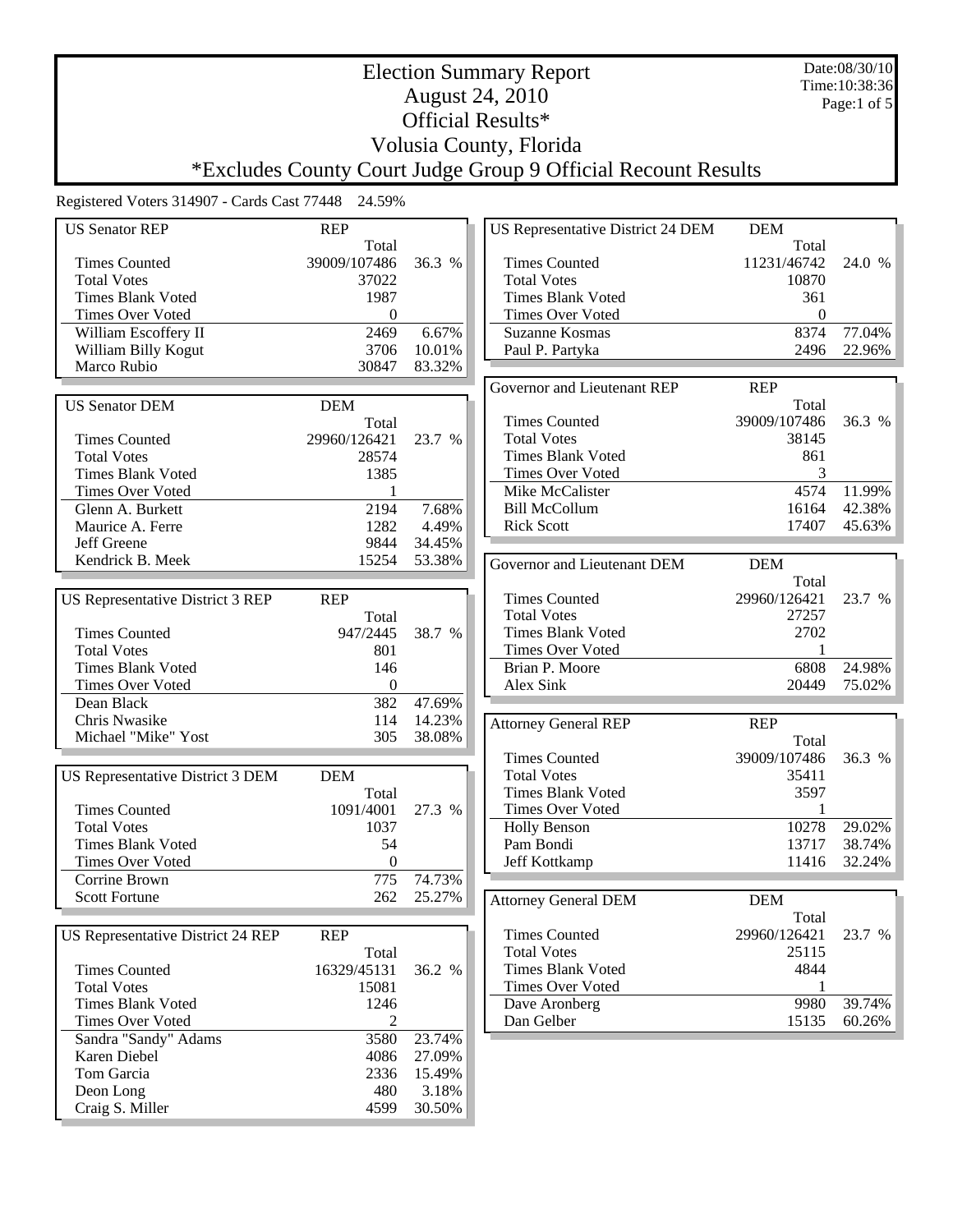Date:08/30/10 Time:10:38:36 Page:2 of 5

## Election Summary Report August 24, 2010 Official Results\* Volusia County, Florida

\*Excludes County Court Judge Group 9 Official Recount Results

| <b>State Senator District 8 REP</b>         | <b>REP</b>   |        | State Representative District 33 LIB | <b>LIB</b>     |           |
|---------------------------------------------|--------------|--------|--------------------------------------|----------------|-----------|
|                                             | Total        |        |                                      | Total          |           |
| <b>Times Counted</b>                        | 4197/10362   | 40.5 % | <b>Times Counted</b>                 | 3/12           | 25.0 %    |
| <b>Total Votes</b>                          | 3812         |        | <b>Total Votes</b>                   | 3              |           |
| <b>Times Blank Voted</b>                    | 385          |        | <b>Times Blank Voted</b>             | $\theta$       |           |
| Times Over Voted                            | $\mathbf{0}$ |        | Times Over Voted                     | $\theta$       |           |
| Charles Perniciaro                          | 1073         | 28.15% | Ellen Paul                           | $\overline{0}$ | 0.00%     |
| John Thrasher                               | 2739         | 71.85% | Franklin Perez                       |                | 3 100.00% |
|                                             |              |        |                                      |                |           |
| <b>State Representative District 25 REP</b> | <b>REP</b>   |        | Circuit Court Judge Group 3          |                |           |
|                                             | Total        |        |                                      | Total          |           |
| <b>Times Counted</b>                        | 2286/7095    | 32.2 % | <b>Times Counted</b>                 | 77448/314907   | 24.6 %    |
| <b>Total Votes</b>                          | 2049         |        | <b>Total Votes</b>                   | 66799          |           |
|                                             |              |        |                                      |                |           |
| <b>Times Blank Voted</b>                    | 237          |        | <b>Times Blank Voted</b>             | 10646          |           |
| Times Over Voted                            | $\mathbf{0}$ |        | Times Over Voted                     | 3              |           |
| Rick Joyce                                  | 1091         | 53.25% | Matt Foxman                          | 37743          | 56.50%    |
| Larry Metz                                  | 958          | 46.75% | George S. Pappas                     | 29056          | 43.50%    |
|                                             |              |        |                                      |                |           |
| State Representative District 26 REP        | <b>REP</b>   |        | Circuit Court Judge Group 5          |                |           |
|                                             | Total        |        |                                      | Total          |           |
| <b>Times Counted</b>                        | 15430/39853  | 38.7 % | <b>Times Counted</b>                 | 77448/314907   | 24.6 %    |
| <b>Total Votes</b>                          | 14145        |        | <b>Total Votes</b>                   | 62392          |           |
| <b>Times Blank Voted</b>                    | 1284         |        | <b>Times Blank Voted</b>             | 15046          |           |
| Times Over Voted                            |              |        | Times Over Voted                     | 10             |           |
| Vince Champion                              | 3205         | 22.66% | Dennis Craig                         | 15944          | 25.55%    |
| Fred Costello                               | 7080         | 50.05% | Marc Dwyer                           | 10444          | 16.74%    |
| Nathan McDonell                             | 3860         | 27.29% |                                      | 3301           | 5.29%     |
|                                             |              |        | Ed Haenftling Jr.<br>Joe Horrox      | 18406          | 29.50%    |
|                                             |              |        |                                      |                |           |
| <b>State Representative District 28 REP</b> | <b>REP</b>   |        | Sid Nowell                           | 4819           | 7.72%     |
|                                             | Total        |        | John M. Selden                       | 9478           | 15.19%    |
| <b>Times Counted</b>                        | 14035/38453  | 36.5 % |                                      |                |           |
| <b>Total Votes</b>                          | 13399        |        | Circuit Court Judge Group 10         |                |           |
| <b>Times Blank Voted</b>                    | 636          |        |                                      | Total          |           |
| Times Over Voted                            | $\mathbf{0}$ |        | <b>Times Counted</b>                 | 77448/314907   | 24.6 %    |
| Dorothy L. Hukill                           | 9220         | 68.81% | <b>Total Votes</b>                   | 61209          |           |
| Teresa A. Valdes                            | 4179         | 31.19% | <b>Times Blank Voted</b>             | 16237          |           |
|                                             |              |        | Times Over Voted                     | $\overline{2}$ |           |
|                                             |              |        | Scott DuPont                         | 20051          | 32.76%    |
| State Representative District 33 REP        | <b>REP</b>   |        | Don Holmes                           | 24018          | 39.24%    |
|                                             | Total        |        | Eric K. Neitzke                      | 17140          | 28.00%    |
| <b>Times Counted</b>                        | 840/2493     | 33.7 % |                                      |                |           |
| <b>Total Votes</b>                          | 758          |        |                                      |                |           |
| <b>Times Blank Voted</b>                    | 81           |        | County Court Judge Group 9           |                |           |
| Times Over Voted                            |              |        |                                      | Total          |           |
| Jason Brodeur                               | 363          | 47.89% | <b>Times Counted</b>                 | 77448/314907   | 24.6 %    |
| James D. DeCocq                             | 108          | 14.25% | <b>Total Votes</b>                   | 67183          |           |
| Alice Sterling                              | 287          | 37.86% | <b>Times Blank Voted</b>             | 10263          |           |
|                                             |              |        | Times Over Voted                     | 2              |           |
|                                             |              |        | Mary Jane Henderson                  | 33565          | 49.96%    |
|                                             |              |        | Robert A. Sanders, J                 | 33618          | 50.04%    |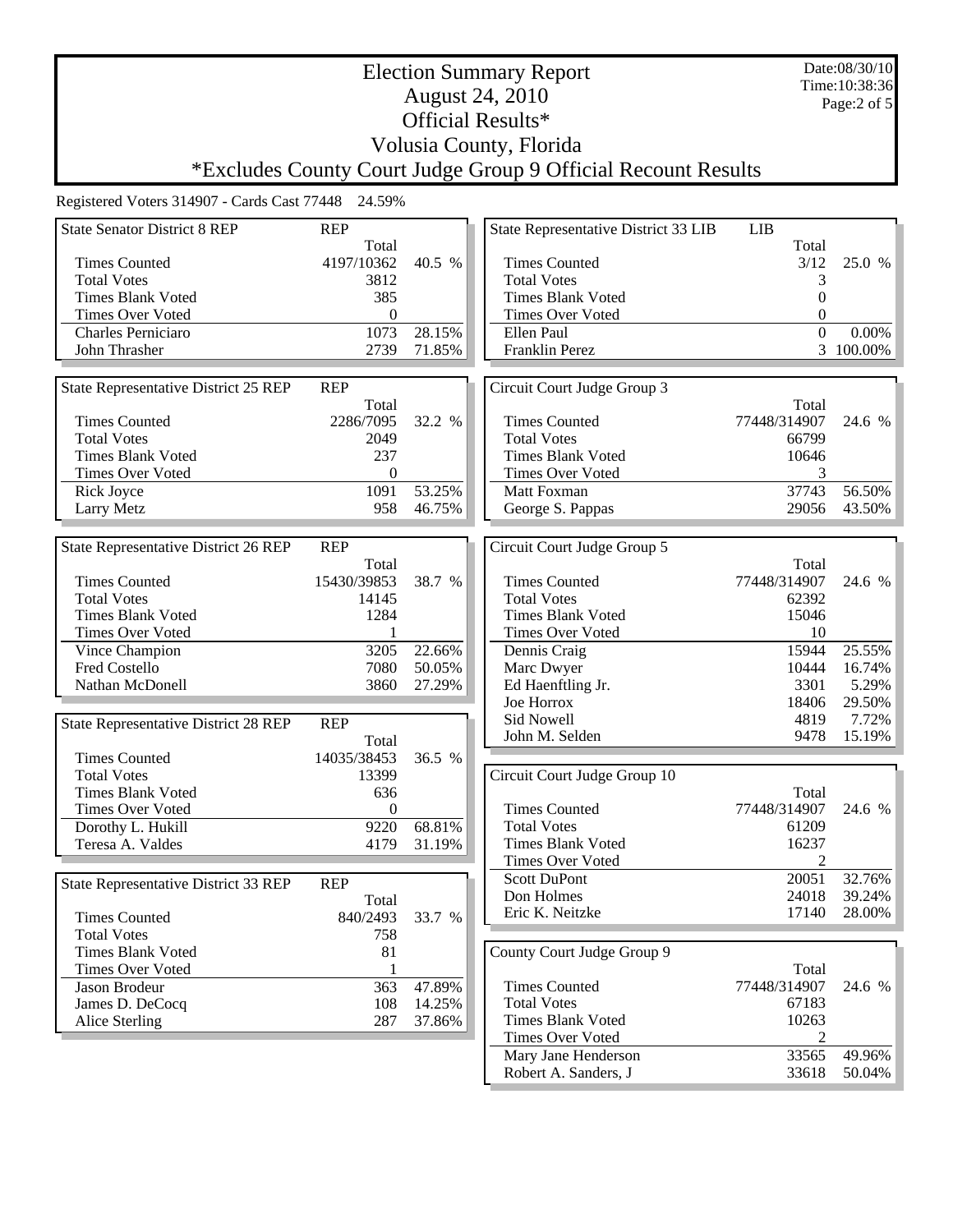| <b>August 24, 2010</b><br>Page: $3$ of $5$<br>Official Results*<br>Volusia County, Florida<br>*Excludes County Court Judge Group 9 Official Recount Results<br>Registered Voters 314907 - Cards Cast 77448 24.59%<br>School Board 3<br>County Council 5<br>Total<br>Total<br>17690/68699<br>25.8 %<br><b>Times Counted</b><br><b>Times Counted</b><br>15135/69466<br>21.8 %<br><b>Total Votes</b><br>15158<br><b>Total Votes</b><br>13712<br>2532<br><b>Times Blank Voted</b><br><b>Times Blank Voted</b><br>1422<br>Times Over Voted<br>0<br>Times Over Voted<br>25.37%<br>3846<br>3155<br>23.01%<br>Maredy Hanford<br><b>Alison Curtiss</b><br><b>Sharon Luebbers</b><br>4925<br>32.49%<br>25.01%<br>Greg France<br>3430<br>51.98%<br>Stan Schmidt<br>6387<br>42.14%<br>Patricia Northey<br>7127<br>School Board 5<br>Deland Commisioner Seat 3<br>Total<br>Total<br><b>Times Counted</b><br>15135/69466<br>21.8 %<br><b>Times Counted</b><br>3977/15190<br>26.2 %<br><b>Total Votes</b><br>13122<br><b>Total Votes</b><br>3609<br><b>Times Blank Voted</b><br>2013<br><b>Times Blank Voted</b><br>367<br><b>Times Over Voted</b><br>Times Over Voted<br>0<br>Rhonda Lochiatto<br>4622<br>35.22%<br>1771<br>49.07%<br>Willie L. Bright<br>8500<br>Vonzelle Johnson<br>Diane J. Smith<br>64.78%<br>1838<br>50.93%<br>Debary Council Seat 1<br>County Council At Large<br>Total<br>Total<br><b>Times Counted</b><br><b>Times Counted</b><br>77448/314907<br>24.6 %<br>3895/13412<br>29.0 %<br><b>Total Votes</b><br>69889<br><b>Total Votes</b><br>3561<br><b>Times Blank Voted</b><br>7551<br><b>Times Blank Voted</b><br>334<br>Times Over Voted<br>8<br>Times Over Voted<br>$\mathbf{0}$<br>8805<br>12.60%<br>Eddie Colosimo<br>1519<br>42.66%<br>Christopher Carson<br>28469<br>40.73%<br>893<br>25.08%<br>Joyce Cusack<br>Dawn Fitzpatrick<br>12854<br>18.39%<br>Michael Alex Kolba<br>1149<br>32.27%<br>Mary Martin<br>19761<br>28.27%<br>Margie M. Patchett<br>Debary Council Seat 2<br>County Council 1<br>Total<br><b>Times Counted</b><br>3895/13412<br>29.0 %<br>Total<br>15094/59038<br><b>Times Counted</b><br>25.6 %<br><b>Total Votes</b><br>3594<br><b>Total Votes</b><br><b>Times Blank Voted</b><br>300<br>14282<br><b>Times Blank Voted</b><br>809<br>Times Over Voted<br>Times Over Voted<br>3<br>Nick Koval<br>1621<br>45.10%<br>54.90%<br>Andy Kelly<br>7841<br><b>Bill Long</b><br>998<br>27.77%<br>Dwight D. Lewis<br>5234<br>36.65%<br><b>Bob Waldorf</b><br>975<br>27.13%<br>Paul Rasch<br>1207<br>8.45%<br>Debary Council Seat 3<br>County Council 3<br>Total<br>Total<br><b>Times Counted</b><br>3895/13412<br>29.0 %<br>17690/68699<br><b>Times Counted</b><br>25.8 %<br><b>Total Votes</b><br>3572<br><b>Total Votes</b><br>16029<br><b>Times Blank Voted</b><br>323<br><b>Times Blank Voted</b><br>1651<br>Times Over Voted<br>$\theta$<br>Times Over Voted<br>10<br>489<br>13.69%<br><b>Grace Carlton</b><br>25.32%<br>Joie Alexander<br>4058<br>880<br>Lita Handy-Peters<br>24.64%<br><b>Bill Benedict</b><br>2316<br>14.45%<br>Dan Hunt<br>909<br>25.45%<br>Mark A. Meister<br>Ellen Darden<br>2590<br>441<br>12.35%<br>16.16%<br>2741<br>Ryan Rinaldo<br>853<br>23.88%<br>Deborah A. Denys<br>17.10%<br>John J. D'Hondt<br>381<br>2.38%<br>Roger L. Gray<br>1126<br>7.02%<br>17.57%<br>George Trovato<br>2817 |  | <b>Election Summary Report</b> |  |  | Date:08/30/10<br>Time: 10:38:36 |  |
|--------------------------------------------------------------------------------------------------------------------------------------------------------------------------------------------------------------------------------------------------------------------------------------------------------------------------------------------------------------------------------------------------------------------------------------------------------------------------------------------------------------------------------------------------------------------------------------------------------------------------------------------------------------------------------------------------------------------------------------------------------------------------------------------------------------------------------------------------------------------------------------------------------------------------------------------------------------------------------------------------------------------------------------------------------------------------------------------------------------------------------------------------------------------------------------------------------------------------------------------------------------------------------------------------------------------------------------------------------------------------------------------------------------------------------------------------------------------------------------------------------------------------------------------------------------------------------------------------------------------------------------------------------------------------------------------------------------------------------------------------------------------------------------------------------------------------------------------------------------------------------------------------------------------------------------------------------------------------------------------------------------------------------------------------------------------------------------------------------------------------------------------------------------------------------------------------------------------------------------------------------------------------------------------------------------------------------------------------------------------------------------------------------------------------------------------------------------------------------------------------------------------------------------------------------------------------------------------------------------------------------------------------------------------------------------------------------------------------------------------------------------------------------------------------------------------------------------------------------------------------------------------------------------------------------------------------------------------------------------------------------------------------------------------------------------------------------------------------------------------------------------------------------------------------------------------------------------------------------------------------------------------------------------------------------------------------------------------------|--|--------------------------------|--|--|---------------------------------|--|
|                                                                                                                                                                                                                                                                                                                                                                                                                                                                                                                                                                                                                                                                                                                                                                                                                                                                                                                                                                                                                                                                                                                                                                                                                                                                                                                                                                                                                                                                                                                                                                                                                                                                                                                                                                                                                                                                                                                                                                                                                                                                                                                                                                                                                                                                                                                                                                                                                                                                                                                                                                                                                                                                                                                                                                                                                                                                                                                                                                                                                                                                                                                                                                                                                                                                                                                                                  |  |                                |  |  |                                 |  |
|                                                                                                                                                                                                                                                                                                                                                                                                                                                                                                                                                                                                                                                                                                                                                                                                                                                                                                                                                                                                                                                                                                                                                                                                                                                                                                                                                                                                                                                                                                                                                                                                                                                                                                                                                                                                                                                                                                                                                                                                                                                                                                                                                                                                                                                                                                                                                                                                                                                                                                                                                                                                                                                                                                                                                                                                                                                                                                                                                                                                                                                                                                                                                                                                                                                                                                                                                  |  |                                |  |  |                                 |  |
|                                                                                                                                                                                                                                                                                                                                                                                                                                                                                                                                                                                                                                                                                                                                                                                                                                                                                                                                                                                                                                                                                                                                                                                                                                                                                                                                                                                                                                                                                                                                                                                                                                                                                                                                                                                                                                                                                                                                                                                                                                                                                                                                                                                                                                                                                                                                                                                                                                                                                                                                                                                                                                                                                                                                                                                                                                                                                                                                                                                                                                                                                                                                                                                                                                                                                                                                                  |  |                                |  |  |                                 |  |
|                                                                                                                                                                                                                                                                                                                                                                                                                                                                                                                                                                                                                                                                                                                                                                                                                                                                                                                                                                                                                                                                                                                                                                                                                                                                                                                                                                                                                                                                                                                                                                                                                                                                                                                                                                                                                                                                                                                                                                                                                                                                                                                                                                                                                                                                                                                                                                                                                                                                                                                                                                                                                                                                                                                                                                                                                                                                                                                                                                                                                                                                                                                                                                                                                                                                                                                                                  |  |                                |  |  |                                 |  |
|                                                                                                                                                                                                                                                                                                                                                                                                                                                                                                                                                                                                                                                                                                                                                                                                                                                                                                                                                                                                                                                                                                                                                                                                                                                                                                                                                                                                                                                                                                                                                                                                                                                                                                                                                                                                                                                                                                                                                                                                                                                                                                                                                                                                                                                                                                                                                                                                                                                                                                                                                                                                                                                                                                                                                                                                                                                                                                                                                                                                                                                                                                                                                                                                                                                                                                                                                  |  |                                |  |  |                                 |  |
|                                                                                                                                                                                                                                                                                                                                                                                                                                                                                                                                                                                                                                                                                                                                                                                                                                                                                                                                                                                                                                                                                                                                                                                                                                                                                                                                                                                                                                                                                                                                                                                                                                                                                                                                                                                                                                                                                                                                                                                                                                                                                                                                                                                                                                                                                                                                                                                                                                                                                                                                                                                                                                                                                                                                                                                                                                                                                                                                                                                                                                                                                                                                                                                                                                                                                                                                                  |  |                                |  |  |                                 |  |
|                                                                                                                                                                                                                                                                                                                                                                                                                                                                                                                                                                                                                                                                                                                                                                                                                                                                                                                                                                                                                                                                                                                                                                                                                                                                                                                                                                                                                                                                                                                                                                                                                                                                                                                                                                                                                                                                                                                                                                                                                                                                                                                                                                                                                                                                                                                                                                                                                                                                                                                                                                                                                                                                                                                                                                                                                                                                                                                                                                                                                                                                                                                                                                                                                                                                                                                                                  |  |                                |  |  |                                 |  |
|                                                                                                                                                                                                                                                                                                                                                                                                                                                                                                                                                                                                                                                                                                                                                                                                                                                                                                                                                                                                                                                                                                                                                                                                                                                                                                                                                                                                                                                                                                                                                                                                                                                                                                                                                                                                                                                                                                                                                                                                                                                                                                                                                                                                                                                                                                                                                                                                                                                                                                                                                                                                                                                                                                                                                                                                                                                                                                                                                                                                                                                                                                                                                                                                                                                                                                                                                  |  |                                |  |  |                                 |  |
|                                                                                                                                                                                                                                                                                                                                                                                                                                                                                                                                                                                                                                                                                                                                                                                                                                                                                                                                                                                                                                                                                                                                                                                                                                                                                                                                                                                                                                                                                                                                                                                                                                                                                                                                                                                                                                                                                                                                                                                                                                                                                                                                                                                                                                                                                                                                                                                                                                                                                                                                                                                                                                                                                                                                                                                                                                                                                                                                                                                                                                                                                                                                                                                                                                                                                                                                                  |  |                                |  |  |                                 |  |
|                                                                                                                                                                                                                                                                                                                                                                                                                                                                                                                                                                                                                                                                                                                                                                                                                                                                                                                                                                                                                                                                                                                                                                                                                                                                                                                                                                                                                                                                                                                                                                                                                                                                                                                                                                                                                                                                                                                                                                                                                                                                                                                                                                                                                                                                                                                                                                                                                                                                                                                                                                                                                                                                                                                                                                                                                                                                                                                                                                                                                                                                                                                                                                                                                                                                                                                                                  |  |                                |  |  |                                 |  |
|                                                                                                                                                                                                                                                                                                                                                                                                                                                                                                                                                                                                                                                                                                                                                                                                                                                                                                                                                                                                                                                                                                                                                                                                                                                                                                                                                                                                                                                                                                                                                                                                                                                                                                                                                                                                                                                                                                                                                                                                                                                                                                                                                                                                                                                                                                                                                                                                                                                                                                                                                                                                                                                                                                                                                                                                                                                                                                                                                                                                                                                                                                                                                                                                                                                                                                                                                  |  |                                |  |  |                                 |  |
|                                                                                                                                                                                                                                                                                                                                                                                                                                                                                                                                                                                                                                                                                                                                                                                                                                                                                                                                                                                                                                                                                                                                                                                                                                                                                                                                                                                                                                                                                                                                                                                                                                                                                                                                                                                                                                                                                                                                                                                                                                                                                                                                                                                                                                                                                                                                                                                                                                                                                                                                                                                                                                                                                                                                                                                                                                                                                                                                                                                                                                                                                                                                                                                                                                                                                                                                                  |  |                                |  |  |                                 |  |
|                                                                                                                                                                                                                                                                                                                                                                                                                                                                                                                                                                                                                                                                                                                                                                                                                                                                                                                                                                                                                                                                                                                                                                                                                                                                                                                                                                                                                                                                                                                                                                                                                                                                                                                                                                                                                                                                                                                                                                                                                                                                                                                                                                                                                                                                                                                                                                                                                                                                                                                                                                                                                                                                                                                                                                                                                                                                                                                                                                                                                                                                                                                                                                                                                                                                                                                                                  |  |                                |  |  |                                 |  |
|                                                                                                                                                                                                                                                                                                                                                                                                                                                                                                                                                                                                                                                                                                                                                                                                                                                                                                                                                                                                                                                                                                                                                                                                                                                                                                                                                                                                                                                                                                                                                                                                                                                                                                                                                                                                                                                                                                                                                                                                                                                                                                                                                                                                                                                                                                                                                                                                                                                                                                                                                                                                                                                                                                                                                                                                                                                                                                                                                                                                                                                                                                                                                                                                                                                                                                                                                  |  |                                |  |  |                                 |  |
|                                                                                                                                                                                                                                                                                                                                                                                                                                                                                                                                                                                                                                                                                                                                                                                                                                                                                                                                                                                                                                                                                                                                                                                                                                                                                                                                                                                                                                                                                                                                                                                                                                                                                                                                                                                                                                                                                                                                                                                                                                                                                                                                                                                                                                                                                                                                                                                                                                                                                                                                                                                                                                                                                                                                                                                                                                                                                                                                                                                                                                                                                                                                                                                                                                                                                                                                                  |  |                                |  |  |                                 |  |
|                                                                                                                                                                                                                                                                                                                                                                                                                                                                                                                                                                                                                                                                                                                                                                                                                                                                                                                                                                                                                                                                                                                                                                                                                                                                                                                                                                                                                                                                                                                                                                                                                                                                                                                                                                                                                                                                                                                                                                                                                                                                                                                                                                                                                                                                                                                                                                                                                                                                                                                                                                                                                                                                                                                                                                                                                                                                                                                                                                                                                                                                                                                                                                                                                                                                                                                                                  |  |                                |  |  |                                 |  |
|                                                                                                                                                                                                                                                                                                                                                                                                                                                                                                                                                                                                                                                                                                                                                                                                                                                                                                                                                                                                                                                                                                                                                                                                                                                                                                                                                                                                                                                                                                                                                                                                                                                                                                                                                                                                                                                                                                                                                                                                                                                                                                                                                                                                                                                                                                                                                                                                                                                                                                                                                                                                                                                                                                                                                                                                                                                                                                                                                                                                                                                                                                                                                                                                                                                                                                                                                  |  |                                |  |  |                                 |  |
|                                                                                                                                                                                                                                                                                                                                                                                                                                                                                                                                                                                                                                                                                                                                                                                                                                                                                                                                                                                                                                                                                                                                                                                                                                                                                                                                                                                                                                                                                                                                                                                                                                                                                                                                                                                                                                                                                                                                                                                                                                                                                                                                                                                                                                                                                                                                                                                                                                                                                                                                                                                                                                                                                                                                                                                                                                                                                                                                                                                                                                                                                                                                                                                                                                                                                                                                                  |  |                                |  |  |                                 |  |
|                                                                                                                                                                                                                                                                                                                                                                                                                                                                                                                                                                                                                                                                                                                                                                                                                                                                                                                                                                                                                                                                                                                                                                                                                                                                                                                                                                                                                                                                                                                                                                                                                                                                                                                                                                                                                                                                                                                                                                                                                                                                                                                                                                                                                                                                                                                                                                                                                                                                                                                                                                                                                                                                                                                                                                                                                                                                                                                                                                                                                                                                                                                                                                                                                                                                                                                                                  |  |                                |  |  |                                 |  |
|                                                                                                                                                                                                                                                                                                                                                                                                                                                                                                                                                                                                                                                                                                                                                                                                                                                                                                                                                                                                                                                                                                                                                                                                                                                                                                                                                                                                                                                                                                                                                                                                                                                                                                                                                                                                                                                                                                                                                                                                                                                                                                                                                                                                                                                                                                                                                                                                                                                                                                                                                                                                                                                                                                                                                                                                                                                                                                                                                                                                                                                                                                                                                                                                                                                                                                                                                  |  |                                |  |  |                                 |  |
|                                                                                                                                                                                                                                                                                                                                                                                                                                                                                                                                                                                                                                                                                                                                                                                                                                                                                                                                                                                                                                                                                                                                                                                                                                                                                                                                                                                                                                                                                                                                                                                                                                                                                                                                                                                                                                                                                                                                                                                                                                                                                                                                                                                                                                                                                                                                                                                                                                                                                                                                                                                                                                                                                                                                                                                                                                                                                                                                                                                                                                                                                                                                                                                                                                                                                                                                                  |  |                                |  |  |                                 |  |
|                                                                                                                                                                                                                                                                                                                                                                                                                                                                                                                                                                                                                                                                                                                                                                                                                                                                                                                                                                                                                                                                                                                                                                                                                                                                                                                                                                                                                                                                                                                                                                                                                                                                                                                                                                                                                                                                                                                                                                                                                                                                                                                                                                                                                                                                                                                                                                                                                                                                                                                                                                                                                                                                                                                                                                                                                                                                                                                                                                                                                                                                                                                                                                                                                                                                                                                                                  |  |                                |  |  |                                 |  |
|                                                                                                                                                                                                                                                                                                                                                                                                                                                                                                                                                                                                                                                                                                                                                                                                                                                                                                                                                                                                                                                                                                                                                                                                                                                                                                                                                                                                                                                                                                                                                                                                                                                                                                                                                                                                                                                                                                                                                                                                                                                                                                                                                                                                                                                                                                                                                                                                                                                                                                                                                                                                                                                                                                                                                                                                                                                                                                                                                                                                                                                                                                                                                                                                                                                                                                                                                  |  |                                |  |  |                                 |  |
|                                                                                                                                                                                                                                                                                                                                                                                                                                                                                                                                                                                                                                                                                                                                                                                                                                                                                                                                                                                                                                                                                                                                                                                                                                                                                                                                                                                                                                                                                                                                                                                                                                                                                                                                                                                                                                                                                                                                                                                                                                                                                                                                                                                                                                                                                                                                                                                                                                                                                                                                                                                                                                                                                                                                                                                                                                                                                                                                                                                                                                                                                                                                                                                                                                                                                                                                                  |  |                                |  |  |                                 |  |
|                                                                                                                                                                                                                                                                                                                                                                                                                                                                                                                                                                                                                                                                                                                                                                                                                                                                                                                                                                                                                                                                                                                                                                                                                                                                                                                                                                                                                                                                                                                                                                                                                                                                                                                                                                                                                                                                                                                                                                                                                                                                                                                                                                                                                                                                                                                                                                                                                                                                                                                                                                                                                                                                                                                                                                                                                                                                                                                                                                                                                                                                                                                                                                                                                                                                                                                                                  |  |                                |  |  |                                 |  |
|                                                                                                                                                                                                                                                                                                                                                                                                                                                                                                                                                                                                                                                                                                                                                                                                                                                                                                                                                                                                                                                                                                                                                                                                                                                                                                                                                                                                                                                                                                                                                                                                                                                                                                                                                                                                                                                                                                                                                                                                                                                                                                                                                                                                                                                                                                                                                                                                                                                                                                                                                                                                                                                                                                                                                                                                                                                                                                                                                                                                                                                                                                                                                                                                                                                                                                                                                  |  |                                |  |  |                                 |  |
|                                                                                                                                                                                                                                                                                                                                                                                                                                                                                                                                                                                                                                                                                                                                                                                                                                                                                                                                                                                                                                                                                                                                                                                                                                                                                                                                                                                                                                                                                                                                                                                                                                                                                                                                                                                                                                                                                                                                                                                                                                                                                                                                                                                                                                                                                                                                                                                                                                                                                                                                                                                                                                                                                                                                                                                                                                                                                                                                                                                                                                                                                                                                                                                                                                                                                                                                                  |  |                                |  |  |                                 |  |
|                                                                                                                                                                                                                                                                                                                                                                                                                                                                                                                                                                                                                                                                                                                                                                                                                                                                                                                                                                                                                                                                                                                                                                                                                                                                                                                                                                                                                                                                                                                                                                                                                                                                                                                                                                                                                                                                                                                                                                                                                                                                                                                                                                                                                                                                                                                                                                                                                                                                                                                                                                                                                                                                                                                                                                                                                                                                                                                                                                                                                                                                                                                                                                                                                                                                                                                                                  |  |                                |  |  |                                 |  |
|                                                                                                                                                                                                                                                                                                                                                                                                                                                                                                                                                                                                                                                                                                                                                                                                                                                                                                                                                                                                                                                                                                                                                                                                                                                                                                                                                                                                                                                                                                                                                                                                                                                                                                                                                                                                                                                                                                                                                                                                                                                                                                                                                                                                                                                                                                                                                                                                                                                                                                                                                                                                                                                                                                                                                                                                                                                                                                                                                                                                                                                                                                                                                                                                                                                                                                                                                  |  |                                |  |  |                                 |  |
|                                                                                                                                                                                                                                                                                                                                                                                                                                                                                                                                                                                                                                                                                                                                                                                                                                                                                                                                                                                                                                                                                                                                                                                                                                                                                                                                                                                                                                                                                                                                                                                                                                                                                                                                                                                                                                                                                                                                                                                                                                                                                                                                                                                                                                                                                                                                                                                                                                                                                                                                                                                                                                                                                                                                                                                                                                                                                                                                                                                                                                                                                                                                                                                                                                                                                                                                                  |  |                                |  |  |                                 |  |
|                                                                                                                                                                                                                                                                                                                                                                                                                                                                                                                                                                                                                                                                                                                                                                                                                                                                                                                                                                                                                                                                                                                                                                                                                                                                                                                                                                                                                                                                                                                                                                                                                                                                                                                                                                                                                                                                                                                                                                                                                                                                                                                                                                                                                                                                                                                                                                                                                                                                                                                                                                                                                                                                                                                                                                                                                                                                                                                                                                                                                                                                                                                                                                                                                                                                                                                                                  |  |                                |  |  |                                 |  |
|                                                                                                                                                                                                                                                                                                                                                                                                                                                                                                                                                                                                                                                                                                                                                                                                                                                                                                                                                                                                                                                                                                                                                                                                                                                                                                                                                                                                                                                                                                                                                                                                                                                                                                                                                                                                                                                                                                                                                                                                                                                                                                                                                                                                                                                                                                                                                                                                                                                                                                                                                                                                                                                                                                                                                                                                                                                                                                                                                                                                                                                                                                                                                                                                                                                                                                                                                  |  |                                |  |  |                                 |  |
|                                                                                                                                                                                                                                                                                                                                                                                                                                                                                                                                                                                                                                                                                                                                                                                                                                                                                                                                                                                                                                                                                                                                                                                                                                                                                                                                                                                                                                                                                                                                                                                                                                                                                                                                                                                                                                                                                                                                                                                                                                                                                                                                                                                                                                                                                                                                                                                                                                                                                                                                                                                                                                                                                                                                                                                                                                                                                                                                                                                                                                                                                                                                                                                                                                                                                                                                                  |  |                                |  |  |                                 |  |
|                                                                                                                                                                                                                                                                                                                                                                                                                                                                                                                                                                                                                                                                                                                                                                                                                                                                                                                                                                                                                                                                                                                                                                                                                                                                                                                                                                                                                                                                                                                                                                                                                                                                                                                                                                                                                                                                                                                                                                                                                                                                                                                                                                                                                                                                                                                                                                                                                                                                                                                                                                                                                                                                                                                                                                                                                                                                                                                                                                                                                                                                                                                                                                                                                                                                                                                                                  |  |                                |  |  |                                 |  |
|                                                                                                                                                                                                                                                                                                                                                                                                                                                                                                                                                                                                                                                                                                                                                                                                                                                                                                                                                                                                                                                                                                                                                                                                                                                                                                                                                                                                                                                                                                                                                                                                                                                                                                                                                                                                                                                                                                                                                                                                                                                                                                                                                                                                                                                                                                                                                                                                                                                                                                                                                                                                                                                                                                                                                                                                                                                                                                                                                                                                                                                                                                                                                                                                                                                                                                                                                  |  |                                |  |  |                                 |  |
|                                                                                                                                                                                                                                                                                                                                                                                                                                                                                                                                                                                                                                                                                                                                                                                                                                                                                                                                                                                                                                                                                                                                                                                                                                                                                                                                                                                                                                                                                                                                                                                                                                                                                                                                                                                                                                                                                                                                                                                                                                                                                                                                                                                                                                                                                                                                                                                                                                                                                                                                                                                                                                                                                                                                                                                                                                                                                                                                                                                                                                                                                                                                                                                                                                                                                                                                                  |  |                                |  |  |                                 |  |
|                                                                                                                                                                                                                                                                                                                                                                                                                                                                                                                                                                                                                                                                                                                                                                                                                                                                                                                                                                                                                                                                                                                                                                                                                                                                                                                                                                                                                                                                                                                                                                                                                                                                                                                                                                                                                                                                                                                                                                                                                                                                                                                                                                                                                                                                                                                                                                                                                                                                                                                                                                                                                                                                                                                                                                                                                                                                                                                                                                                                                                                                                                                                                                                                                                                                                                                                                  |  |                                |  |  |                                 |  |
|                                                                                                                                                                                                                                                                                                                                                                                                                                                                                                                                                                                                                                                                                                                                                                                                                                                                                                                                                                                                                                                                                                                                                                                                                                                                                                                                                                                                                                                                                                                                                                                                                                                                                                                                                                                                                                                                                                                                                                                                                                                                                                                                                                                                                                                                                                                                                                                                                                                                                                                                                                                                                                                                                                                                                                                                                                                                                                                                                                                                                                                                                                                                                                                                                                                                                                                                                  |  |                                |  |  |                                 |  |
|                                                                                                                                                                                                                                                                                                                                                                                                                                                                                                                                                                                                                                                                                                                                                                                                                                                                                                                                                                                                                                                                                                                                                                                                                                                                                                                                                                                                                                                                                                                                                                                                                                                                                                                                                                                                                                                                                                                                                                                                                                                                                                                                                                                                                                                                                                                                                                                                                                                                                                                                                                                                                                                                                                                                                                                                                                                                                                                                                                                                                                                                                                                                                                                                                                                                                                                                                  |  |                                |  |  |                                 |  |
|                                                                                                                                                                                                                                                                                                                                                                                                                                                                                                                                                                                                                                                                                                                                                                                                                                                                                                                                                                                                                                                                                                                                                                                                                                                                                                                                                                                                                                                                                                                                                                                                                                                                                                                                                                                                                                                                                                                                                                                                                                                                                                                                                                                                                                                                                                                                                                                                                                                                                                                                                                                                                                                                                                                                                                                                                                                                                                                                                                                                                                                                                                                                                                                                                                                                                                                                                  |  |                                |  |  |                                 |  |
|                                                                                                                                                                                                                                                                                                                                                                                                                                                                                                                                                                                                                                                                                                                                                                                                                                                                                                                                                                                                                                                                                                                                                                                                                                                                                                                                                                                                                                                                                                                                                                                                                                                                                                                                                                                                                                                                                                                                                                                                                                                                                                                                                                                                                                                                                                                                                                                                                                                                                                                                                                                                                                                                                                                                                                                                                                                                                                                                                                                                                                                                                                                                                                                                                                                                                                                                                  |  |                                |  |  |                                 |  |
|                                                                                                                                                                                                                                                                                                                                                                                                                                                                                                                                                                                                                                                                                                                                                                                                                                                                                                                                                                                                                                                                                                                                                                                                                                                                                                                                                                                                                                                                                                                                                                                                                                                                                                                                                                                                                                                                                                                                                                                                                                                                                                                                                                                                                                                                                                                                                                                                                                                                                                                                                                                                                                                                                                                                                                                                                                                                                                                                                                                                                                                                                                                                                                                                                                                                                                                                                  |  |                                |  |  |                                 |  |
|                                                                                                                                                                                                                                                                                                                                                                                                                                                                                                                                                                                                                                                                                                                                                                                                                                                                                                                                                                                                                                                                                                                                                                                                                                                                                                                                                                                                                                                                                                                                                                                                                                                                                                                                                                                                                                                                                                                                                                                                                                                                                                                                                                                                                                                                                                                                                                                                                                                                                                                                                                                                                                                                                                                                                                                                                                                                                                                                                                                                                                                                                                                                                                                                                                                                                                                                                  |  |                                |  |  |                                 |  |
|                                                                                                                                                                                                                                                                                                                                                                                                                                                                                                                                                                                                                                                                                                                                                                                                                                                                                                                                                                                                                                                                                                                                                                                                                                                                                                                                                                                                                                                                                                                                                                                                                                                                                                                                                                                                                                                                                                                                                                                                                                                                                                                                                                                                                                                                                                                                                                                                                                                                                                                                                                                                                                                                                                                                                                                                                                                                                                                                                                                                                                                                                                                                                                                                                                                                                                                                                  |  |                                |  |  |                                 |  |
|                                                                                                                                                                                                                                                                                                                                                                                                                                                                                                                                                                                                                                                                                                                                                                                                                                                                                                                                                                                                                                                                                                                                                                                                                                                                                                                                                                                                                                                                                                                                                                                                                                                                                                                                                                                                                                                                                                                                                                                                                                                                                                                                                                                                                                                                                                                                                                                                                                                                                                                                                                                                                                                                                                                                                                                                                                                                                                                                                                                                                                                                                                                                                                                                                                                                                                                                                  |  |                                |  |  |                                 |  |
|                                                                                                                                                                                                                                                                                                                                                                                                                                                                                                                                                                                                                                                                                                                                                                                                                                                                                                                                                                                                                                                                                                                                                                                                                                                                                                                                                                                                                                                                                                                                                                                                                                                                                                                                                                                                                                                                                                                                                                                                                                                                                                                                                                                                                                                                                                                                                                                                                                                                                                                                                                                                                                                                                                                                                                                                                                                                                                                                                                                                                                                                                                                                                                                                                                                                                                                                                  |  |                                |  |  |                                 |  |
|                                                                                                                                                                                                                                                                                                                                                                                                                                                                                                                                                                                                                                                                                                                                                                                                                                                                                                                                                                                                                                                                                                                                                                                                                                                                                                                                                                                                                                                                                                                                                                                                                                                                                                                                                                                                                                                                                                                                                                                                                                                                                                                                                                                                                                                                                                                                                                                                                                                                                                                                                                                                                                                                                                                                                                                                                                                                                                                                                                                                                                                                                                                                                                                                                                                                                                                                                  |  |                                |  |  |                                 |  |
|                                                                                                                                                                                                                                                                                                                                                                                                                                                                                                                                                                                                                                                                                                                                                                                                                                                                                                                                                                                                                                                                                                                                                                                                                                                                                                                                                                                                                                                                                                                                                                                                                                                                                                                                                                                                                                                                                                                                                                                                                                                                                                                                                                                                                                                                                                                                                                                                                                                                                                                                                                                                                                                                                                                                                                                                                                                                                                                                                                                                                                                                                                                                                                                                                                                                                                                                                  |  |                                |  |  |                                 |  |
|                                                                                                                                                                                                                                                                                                                                                                                                                                                                                                                                                                                                                                                                                                                                                                                                                                                                                                                                                                                                                                                                                                                                                                                                                                                                                                                                                                                                                                                                                                                                                                                                                                                                                                                                                                                                                                                                                                                                                                                                                                                                                                                                                                                                                                                                                                                                                                                                                                                                                                                                                                                                                                                                                                                                                                                                                                                                                                                                                                                                                                                                                                                                                                                                                                                                                                                                                  |  |                                |  |  |                                 |  |
|                                                                                                                                                                                                                                                                                                                                                                                                                                                                                                                                                                                                                                                                                                                                                                                                                                                                                                                                                                                                                                                                                                                                                                                                                                                                                                                                                                                                                                                                                                                                                                                                                                                                                                                                                                                                                                                                                                                                                                                                                                                                                                                                                                                                                                                                                                                                                                                                                                                                                                                                                                                                                                                                                                                                                                                                                                                                                                                                                                                                                                                                                                                                                                                                                                                                                                                                                  |  |                                |  |  |                                 |  |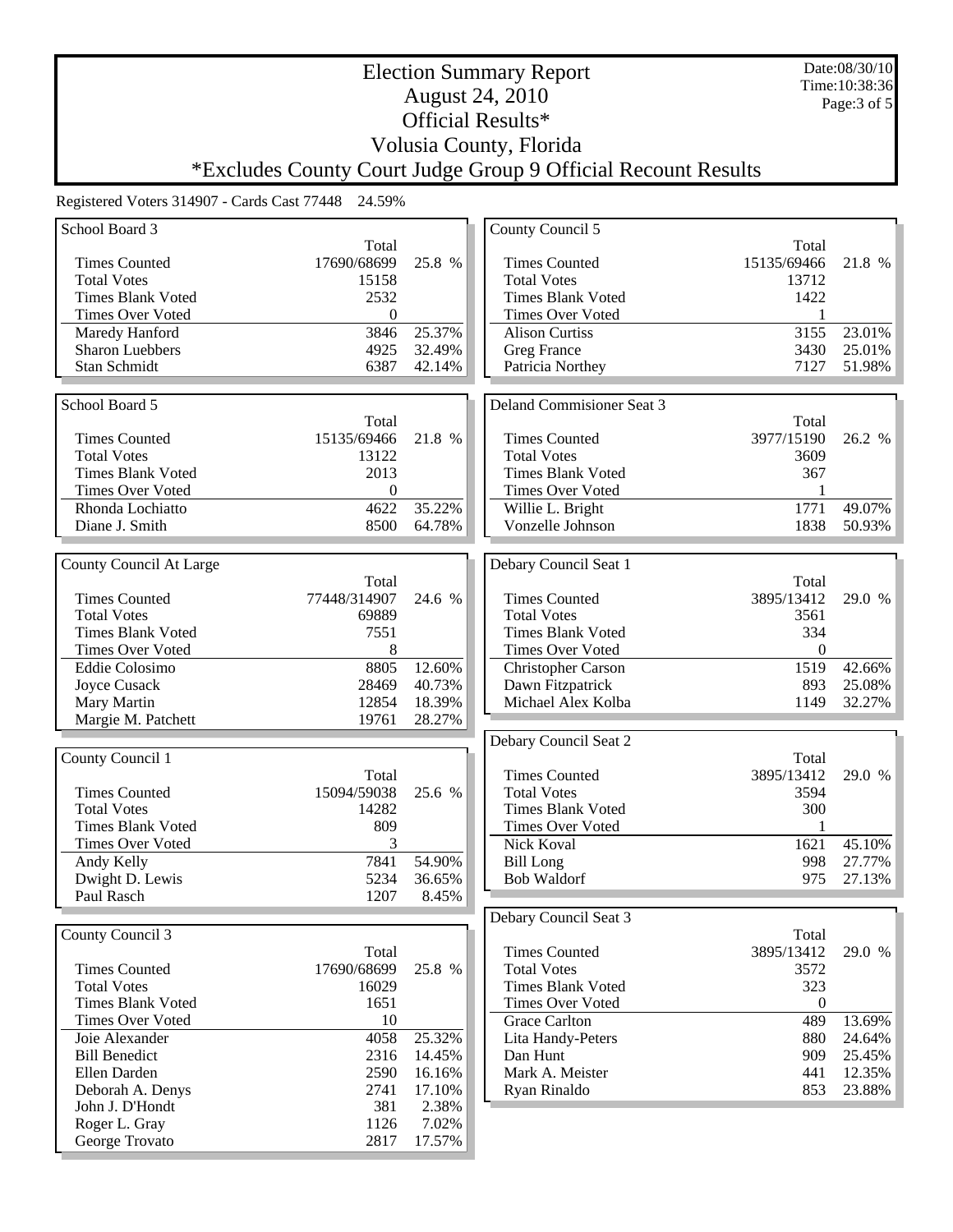Date:08/30/10 Time:10:38:36 Page:4 of 5

## Election Summary Report August 24, 2010 Official Results\* Volusia County, Florida

# \*Excludes County Court Judge Group 9 Official Recount Results

| Total<br>Total<br><b>Times Counted</b><br>10252/52386<br>19.6 %<br><b>Times Counted</b><br>1582/6749<br><b>Total Votes</b><br>10025<br><b>Total Votes</b><br>1556<br><b>Times Blank Voted</b><br>227<br><b>Times Blank Voted</b><br>26<br><b>Times Over Voted</b><br>$\theta$<br>$\mathbf{0}$<br>Times Over Voted<br>$\overline{117}$<br><b>Robert Desmond</b><br>2709<br>27.02%<br>Arthur J. Byrnes<br>4454<br>44.43%<br>Jeanne Cullen<br>62<br>John Masiarczyk<br>David Santiago<br>368<br>2862<br>28.55%<br>Roy Johnson<br>Maureen Monahan<br>67<br>39<br>Rene "Rocky" Rivera<br>2.51%<br>Deltona Commissioner District 1<br><b>Steve Smith</b><br>271<br>Total<br>Roland D. Via<br>632<br>1434/8600<br>16.7 %<br><b>Times Counted</b><br><b>Total Votes</b><br>1376<br>Holly Hill Commissioner District 3<br><b>Times Blank Voted</b><br>58<br>$\theta$<br>Times Over Voted<br>Total<br>50.94%<br>$\overline{701}$<br>1582/6749<br><b>Times Counted</b><br>Zenaida Denizac<br>23.4 %<br><b>Total Votes</b><br>1436<br>Jacinto Garcia<br>123<br>8.94%<br><b>Times Blank Voted</b><br>146<br>Mike Richards<br>552<br>40.12%<br>$\boldsymbol{0}$<br><b>Times Over Voted</b><br>731<br>Donald "Donnie" Moor<br>50.91%<br>Deltona Commissioner District 3<br>705<br>Mark Reed<br>49.09%<br>Total<br><b>Times Counted</b><br>1501/8036<br>18.7 %<br><b>Total Votes</b><br>1331<br>Daytona Beach Commissioner Zone 1<br><b>Times Blank Voted</b><br>170<br>Total<br><b>Times Counted</b><br>1395/5773<br>Times Over Voted<br>$\theta$<br>24.2 %<br>39.44%<br>Heidi Herzberg<br>525<br><b>Total Votes</b><br>1333<br>235<br><b>Times Blank Voted</b><br>62<br>Randy Kough<br>17.66%<br>$\boldsymbol{0}$<br>571<br>Times Over Voted<br>Heather Joy Mitchell<br>42.90%<br>Ken Ali<br>360<br>27.01%<br>Edith Shelley<br>587<br>44.04%<br>Deltona Commissioner District 5<br>386<br>28.96%<br><b>Ruth Trager</b><br>Total<br>1991/9550<br><b>Times Counted</b><br>20.8 %<br><b>Total Votes</b><br>1913<br>Daytona Beach Commissioner Zone 5<br>78<br><b>Times Blank Voted</b><br>Total<br><b>Times Counted</b><br>1249/6069<br><b>Times Over Voted</b><br>$\theta$<br>20.6 %<br><b>Total Votes</b><br>1229<br>27.23%<br>Janet Deyette<br>521<br>20<br><b>Times Blank Voted</b><br>Fred Lowry<br>810<br>42.34%<br>Times Over Voted<br>$\mathbf{0}$<br>David A. McKnight, S<br>242<br>12.65%<br>Walter Fordham<br>122<br>218<br>17.74%<br>Victor M. Ramos<br>6.38%<br>102<br>212<br>17.25%<br>Wilfredo Sanchez<br>5.33%<br>Mario Henderson<br>799<br>Rafael A. Valle<br>116<br>6.06%<br>65.01%<br>Derrick L. Henry | Deltona Mayor |  | Holly Hill Mayor |        |
|----------------------------------------------------------------------------------------------------------------------------------------------------------------------------------------------------------------------------------------------------------------------------------------------------------------------------------------------------------------------------------------------------------------------------------------------------------------------------------------------------------------------------------------------------------------------------------------------------------------------------------------------------------------------------------------------------------------------------------------------------------------------------------------------------------------------------------------------------------------------------------------------------------------------------------------------------------------------------------------------------------------------------------------------------------------------------------------------------------------------------------------------------------------------------------------------------------------------------------------------------------------------------------------------------------------------------------------------------------------------------------------------------------------------------------------------------------------------------------------------------------------------------------------------------------------------------------------------------------------------------------------------------------------------------------------------------------------------------------------------------------------------------------------------------------------------------------------------------------------------------------------------------------------------------------------------------------------------------------------------------------------------------------------------------------------------------------------------------------------------------------------------------------------------------------------------------------------------------------------------------------------------------------------------------------------------------------------------------------------------------------------------------------------------------------------------------------------------------------------------------------------------------------------------------------------------------------------------------------|---------------|--|------------------|--------|
|                                                                                                                                                                                                                                                                                                                                                                                                                                                                                                                                                                                                                                                                                                                                                                                                                                                                                                                                                                                                                                                                                                                                                                                                                                                                                                                                                                                                                                                                                                                                                                                                                                                                                                                                                                                                                                                                                                                                                                                                                                                                                                                                                                                                                                                                                                                                                                                                                                                                                                                                                                                                          |               |  |                  |        |
|                                                                                                                                                                                                                                                                                                                                                                                                                                                                                                                                                                                                                                                                                                                                                                                                                                                                                                                                                                                                                                                                                                                                                                                                                                                                                                                                                                                                                                                                                                                                                                                                                                                                                                                                                                                                                                                                                                                                                                                                                                                                                                                                                                                                                                                                                                                                                                                                                                                                                                                                                                                                          |               |  |                  | 23.4 % |
|                                                                                                                                                                                                                                                                                                                                                                                                                                                                                                                                                                                                                                                                                                                                                                                                                                                                                                                                                                                                                                                                                                                                                                                                                                                                                                                                                                                                                                                                                                                                                                                                                                                                                                                                                                                                                                                                                                                                                                                                                                                                                                                                                                                                                                                                                                                                                                                                                                                                                                                                                                                                          |               |  |                  |        |
|                                                                                                                                                                                                                                                                                                                                                                                                                                                                                                                                                                                                                                                                                                                                                                                                                                                                                                                                                                                                                                                                                                                                                                                                                                                                                                                                                                                                                                                                                                                                                                                                                                                                                                                                                                                                                                                                                                                                                                                                                                                                                                                                                                                                                                                                                                                                                                                                                                                                                                                                                                                                          |               |  |                  |        |
|                                                                                                                                                                                                                                                                                                                                                                                                                                                                                                                                                                                                                                                                                                                                                                                                                                                                                                                                                                                                                                                                                                                                                                                                                                                                                                                                                                                                                                                                                                                                                                                                                                                                                                                                                                                                                                                                                                                                                                                                                                                                                                                                                                                                                                                                                                                                                                                                                                                                                                                                                                                                          |               |  |                  |        |
|                                                                                                                                                                                                                                                                                                                                                                                                                                                                                                                                                                                                                                                                                                                                                                                                                                                                                                                                                                                                                                                                                                                                                                                                                                                                                                                                                                                                                                                                                                                                                                                                                                                                                                                                                                                                                                                                                                                                                                                                                                                                                                                                                                                                                                                                                                                                                                                                                                                                                                                                                                                                          |               |  |                  | 7.52%  |
|                                                                                                                                                                                                                                                                                                                                                                                                                                                                                                                                                                                                                                                                                                                                                                                                                                                                                                                                                                                                                                                                                                                                                                                                                                                                                                                                                                                                                                                                                                                                                                                                                                                                                                                                                                                                                                                                                                                                                                                                                                                                                                                                                                                                                                                                                                                                                                                                                                                                                                                                                                                                          |               |  |                  | 3.98%  |
|                                                                                                                                                                                                                                                                                                                                                                                                                                                                                                                                                                                                                                                                                                                                                                                                                                                                                                                                                                                                                                                                                                                                                                                                                                                                                                                                                                                                                                                                                                                                                                                                                                                                                                                                                                                                                                                                                                                                                                                                                                                                                                                                                                                                                                                                                                                                                                                                                                                                                                                                                                                                          |               |  |                  | 23.65% |
|                                                                                                                                                                                                                                                                                                                                                                                                                                                                                                                                                                                                                                                                                                                                                                                                                                                                                                                                                                                                                                                                                                                                                                                                                                                                                                                                                                                                                                                                                                                                                                                                                                                                                                                                                                                                                                                                                                                                                                                                                                                                                                                                                                                                                                                                                                                                                                                                                                                                                                                                                                                                          |               |  |                  | 4.31%  |
|                                                                                                                                                                                                                                                                                                                                                                                                                                                                                                                                                                                                                                                                                                                                                                                                                                                                                                                                                                                                                                                                                                                                                                                                                                                                                                                                                                                                                                                                                                                                                                                                                                                                                                                                                                                                                                                                                                                                                                                                                                                                                                                                                                                                                                                                                                                                                                                                                                                                                                                                                                                                          |               |  |                  |        |
|                                                                                                                                                                                                                                                                                                                                                                                                                                                                                                                                                                                                                                                                                                                                                                                                                                                                                                                                                                                                                                                                                                                                                                                                                                                                                                                                                                                                                                                                                                                                                                                                                                                                                                                                                                                                                                                                                                                                                                                                                                                                                                                                                                                                                                                                                                                                                                                                                                                                                                                                                                                                          |               |  |                  | 17.42% |
|                                                                                                                                                                                                                                                                                                                                                                                                                                                                                                                                                                                                                                                                                                                                                                                                                                                                                                                                                                                                                                                                                                                                                                                                                                                                                                                                                                                                                                                                                                                                                                                                                                                                                                                                                                                                                                                                                                                                                                                                                                                                                                                                                                                                                                                                                                                                                                                                                                                                                                                                                                                                          |               |  |                  | 40.62% |
|                                                                                                                                                                                                                                                                                                                                                                                                                                                                                                                                                                                                                                                                                                                                                                                                                                                                                                                                                                                                                                                                                                                                                                                                                                                                                                                                                                                                                                                                                                                                                                                                                                                                                                                                                                                                                                                                                                                                                                                                                                                                                                                                                                                                                                                                                                                                                                                                                                                                                                                                                                                                          |               |  |                  |        |
|                                                                                                                                                                                                                                                                                                                                                                                                                                                                                                                                                                                                                                                                                                                                                                                                                                                                                                                                                                                                                                                                                                                                                                                                                                                                                                                                                                                                                                                                                                                                                                                                                                                                                                                                                                                                                                                                                                                                                                                                                                                                                                                                                                                                                                                                                                                                                                                                                                                                                                                                                                                                          |               |  |                  |        |
|                                                                                                                                                                                                                                                                                                                                                                                                                                                                                                                                                                                                                                                                                                                                                                                                                                                                                                                                                                                                                                                                                                                                                                                                                                                                                                                                                                                                                                                                                                                                                                                                                                                                                                                                                                                                                                                                                                                                                                                                                                                                                                                                                                                                                                                                                                                                                                                                                                                                                                                                                                                                          |               |  |                  |        |
|                                                                                                                                                                                                                                                                                                                                                                                                                                                                                                                                                                                                                                                                                                                                                                                                                                                                                                                                                                                                                                                                                                                                                                                                                                                                                                                                                                                                                                                                                                                                                                                                                                                                                                                                                                                                                                                                                                                                                                                                                                                                                                                                                                                                                                                                                                                                                                                                                                                                                                                                                                                                          |               |  |                  |        |
|                                                                                                                                                                                                                                                                                                                                                                                                                                                                                                                                                                                                                                                                                                                                                                                                                                                                                                                                                                                                                                                                                                                                                                                                                                                                                                                                                                                                                                                                                                                                                                                                                                                                                                                                                                                                                                                                                                                                                                                                                                                                                                                                                                                                                                                                                                                                                                                                                                                                                                                                                                                                          |               |  |                  |        |
|                                                                                                                                                                                                                                                                                                                                                                                                                                                                                                                                                                                                                                                                                                                                                                                                                                                                                                                                                                                                                                                                                                                                                                                                                                                                                                                                                                                                                                                                                                                                                                                                                                                                                                                                                                                                                                                                                                                                                                                                                                                                                                                                                                                                                                                                                                                                                                                                                                                                                                                                                                                                          |               |  |                  |        |
|                                                                                                                                                                                                                                                                                                                                                                                                                                                                                                                                                                                                                                                                                                                                                                                                                                                                                                                                                                                                                                                                                                                                                                                                                                                                                                                                                                                                                                                                                                                                                                                                                                                                                                                                                                                                                                                                                                                                                                                                                                                                                                                                                                                                                                                                                                                                                                                                                                                                                                                                                                                                          |               |  |                  |        |
|                                                                                                                                                                                                                                                                                                                                                                                                                                                                                                                                                                                                                                                                                                                                                                                                                                                                                                                                                                                                                                                                                                                                                                                                                                                                                                                                                                                                                                                                                                                                                                                                                                                                                                                                                                                                                                                                                                                                                                                                                                                                                                                                                                                                                                                                                                                                                                                                                                                                                                                                                                                                          |               |  |                  |        |
|                                                                                                                                                                                                                                                                                                                                                                                                                                                                                                                                                                                                                                                                                                                                                                                                                                                                                                                                                                                                                                                                                                                                                                                                                                                                                                                                                                                                                                                                                                                                                                                                                                                                                                                                                                                                                                                                                                                                                                                                                                                                                                                                                                                                                                                                                                                                                                                                                                                                                                                                                                                                          |               |  |                  |        |
|                                                                                                                                                                                                                                                                                                                                                                                                                                                                                                                                                                                                                                                                                                                                                                                                                                                                                                                                                                                                                                                                                                                                                                                                                                                                                                                                                                                                                                                                                                                                                                                                                                                                                                                                                                                                                                                                                                                                                                                                                                                                                                                                                                                                                                                                                                                                                                                                                                                                                                                                                                                                          |               |  |                  |        |
|                                                                                                                                                                                                                                                                                                                                                                                                                                                                                                                                                                                                                                                                                                                                                                                                                                                                                                                                                                                                                                                                                                                                                                                                                                                                                                                                                                                                                                                                                                                                                                                                                                                                                                                                                                                                                                                                                                                                                                                                                                                                                                                                                                                                                                                                                                                                                                                                                                                                                                                                                                                                          |               |  |                  |        |
|                                                                                                                                                                                                                                                                                                                                                                                                                                                                                                                                                                                                                                                                                                                                                                                                                                                                                                                                                                                                                                                                                                                                                                                                                                                                                                                                                                                                                                                                                                                                                                                                                                                                                                                                                                                                                                                                                                                                                                                                                                                                                                                                                                                                                                                                                                                                                                                                                                                                                                                                                                                                          |               |  |                  |        |
|                                                                                                                                                                                                                                                                                                                                                                                                                                                                                                                                                                                                                                                                                                                                                                                                                                                                                                                                                                                                                                                                                                                                                                                                                                                                                                                                                                                                                                                                                                                                                                                                                                                                                                                                                                                                                                                                                                                                                                                                                                                                                                                                                                                                                                                                                                                                                                                                                                                                                                                                                                                                          |               |  |                  |        |
|                                                                                                                                                                                                                                                                                                                                                                                                                                                                                                                                                                                                                                                                                                                                                                                                                                                                                                                                                                                                                                                                                                                                                                                                                                                                                                                                                                                                                                                                                                                                                                                                                                                                                                                                                                                                                                                                                                                                                                                                                                                                                                                                                                                                                                                                                                                                                                                                                                                                                                                                                                                                          |               |  |                  |        |
|                                                                                                                                                                                                                                                                                                                                                                                                                                                                                                                                                                                                                                                                                                                                                                                                                                                                                                                                                                                                                                                                                                                                                                                                                                                                                                                                                                                                                                                                                                                                                                                                                                                                                                                                                                                                                                                                                                                                                                                                                                                                                                                                                                                                                                                                                                                                                                                                                                                                                                                                                                                                          |               |  |                  |        |
|                                                                                                                                                                                                                                                                                                                                                                                                                                                                                                                                                                                                                                                                                                                                                                                                                                                                                                                                                                                                                                                                                                                                                                                                                                                                                                                                                                                                                                                                                                                                                                                                                                                                                                                                                                                                                                                                                                                                                                                                                                                                                                                                                                                                                                                                                                                                                                                                                                                                                                                                                                                                          |               |  |                  |        |
|                                                                                                                                                                                                                                                                                                                                                                                                                                                                                                                                                                                                                                                                                                                                                                                                                                                                                                                                                                                                                                                                                                                                                                                                                                                                                                                                                                                                                                                                                                                                                                                                                                                                                                                                                                                                                                                                                                                                                                                                                                                                                                                                                                                                                                                                                                                                                                                                                                                                                                                                                                                                          |               |  |                  |        |
|                                                                                                                                                                                                                                                                                                                                                                                                                                                                                                                                                                                                                                                                                                                                                                                                                                                                                                                                                                                                                                                                                                                                                                                                                                                                                                                                                                                                                                                                                                                                                                                                                                                                                                                                                                                                                                                                                                                                                                                                                                                                                                                                                                                                                                                                                                                                                                                                                                                                                                                                                                                                          |               |  |                  |        |
|                                                                                                                                                                                                                                                                                                                                                                                                                                                                                                                                                                                                                                                                                                                                                                                                                                                                                                                                                                                                                                                                                                                                                                                                                                                                                                                                                                                                                                                                                                                                                                                                                                                                                                                                                                                                                                                                                                                                                                                                                                                                                                                                                                                                                                                                                                                                                                                                                                                                                                                                                                                                          |               |  |                  |        |
|                                                                                                                                                                                                                                                                                                                                                                                                                                                                                                                                                                                                                                                                                                                                                                                                                                                                                                                                                                                                                                                                                                                                                                                                                                                                                                                                                                                                                                                                                                                                                                                                                                                                                                                                                                                                                                                                                                                                                                                                                                                                                                                                                                                                                                                                                                                                                                                                                                                                                                                                                                                                          |               |  |                  |        |
|                                                                                                                                                                                                                                                                                                                                                                                                                                                                                                                                                                                                                                                                                                                                                                                                                                                                                                                                                                                                                                                                                                                                                                                                                                                                                                                                                                                                                                                                                                                                                                                                                                                                                                                                                                                                                                                                                                                                                                                                                                                                                                                                                                                                                                                                                                                                                                                                                                                                                                                                                                                                          |               |  |                  |        |
|                                                                                                                                                                                                                                                                                                                                                                                                                                                                                                                                                                                                                                                                                                                                                                                                                                                                                                                                                                                                                                                                                                                                                                                                                                                                                                                                                                                                                                                                                                                                                                                                                                                                                                                                                                                                                                                                                                                                                                                                                                                                                                                                                                                                                                                                                                                                                                                                                                                                                                                                                                                                          |               |  |                  |        |
|                                                                                                                                                                                                                                                                                                                                                                                                                                                                                                                                                                                                                                                                                                                                                                                                                                                                                                                                                                                                                                                                                                                                                                                                                                                                                                                                                                                                                                                                                                                                                                                                                                                                                                                                                                                                                                                                                                                                                                                                                                                                                                                                                                                                                                                                                                                                                                                                                                                                                                                                                                                                          |               |  |                  |        |
|                                                                                                                                                                                                                                                                                                                                                                                                                                                                                                                                                                                                                                                                                                                                                                                                                                                                                                                                                                                                                                                                                                                                                                                                                                                                                                                                                                                                                                                                                                                                                                                                                                                                                                                                                                                                                                                                                                                                                                                                                                                                                                                                                                                                                                                                                                                                                                                                                                                                                                                                                                                                          |               |  |                  |        |
|                                                                                                                                                                                                                                                                                                                                                                                                                                                                                                                                                                                                                                                                                                                                                                                                                                                                                                                                                                                                                                                                                                                                                                                                                                                                                                                                                                                                                                                                                                                                                                                                                                                                                                                                                                                                                                                                                                                                                                                                                                                                                                                                                                                                                                                                                                                                                                                                                                                                                                                                                                                                          |               |  |                  |        |
|                                                                                                                                                                                                                                                                                                                                                                                                                                                                                                                                                                                                                                                                                                                                                                                                                                                                                                                                                                                                                                                                                                                                                                                                                                                                                                                                                                                                                                                                                                                                                                                                                                                                                                                                                                                                                                                                                                                                                                                                                                                                                                                                                                                                                                                                                                                                                                                                                                                                                                                                                                                                          |               |  |                  |        |
|                                                                                                                                                                                                                                                                                                                                                                                                                                                                                                                                                                                                                                                                                                                                                                                                                                                                                                                                                                                                                                                                                                                                                                                                                                                                                                                                                                                                                                                                                                                                                                                                                                                                                                                                                                                                                                                                                                                                                                                                                                                                                                                                                                                                                                                                                                                                                                                                                                                                                                                                                                                                          |               |  |                  |        |
|                                                                                                                                                                                                                                                                                                                                                                                                                                                                                                                                                                                                                                                                                                                                                                                                                                                                                                                                                                                                                                                                                                                                                                                                                                                                                                                                                                                                                                                                                                                                                                                                                                                                                                                                                                                                                                                                                                                                                                                                                                                                                                                                                                                                                                                                                                                                                                                                                                                                                                                                                                                                          |               |  |                  |        |
|                                                                                                                                                                                                                                                                                                                                                                                                                                                                                                                                                                                                                                                                                                                                                                                                                                                                                                                                                                                                                                                                                                                                                                                                                                                                                                                                                                                                                                                                                                                                                                                                                                                                                                                                                                                                                                                                                                                                                                                                                                                                                                                                                                                                                                                                                                                                                                                                                                                                                                                                                                                                          |               |  |                  |        |
|                                                                                                                                                                                                                                                                                                                                                                                                                                                                                                                                                                                                                                                                                                                                                                                                                                                                                                                                                                                                                                                                                                                                                                                                                                                                                                                                                                                                                                                                                                                                                                                                                                                                                                                                                                                                                                                                                                                                                                                                                                                                                                                                                                                                                                                                                                                                                                                                                                                                                                                                                                                                          |               |  |                  |        |

| Total            |            |
|------------------|------------|
| 1888/7493 25.2 % |            |
| 1830             |            |
| 58               |            |
|                  |            |
|                  | 355 19.40% |
| 873              | 47.70%     |
| 602              | 32.90%     |
|                  |            |